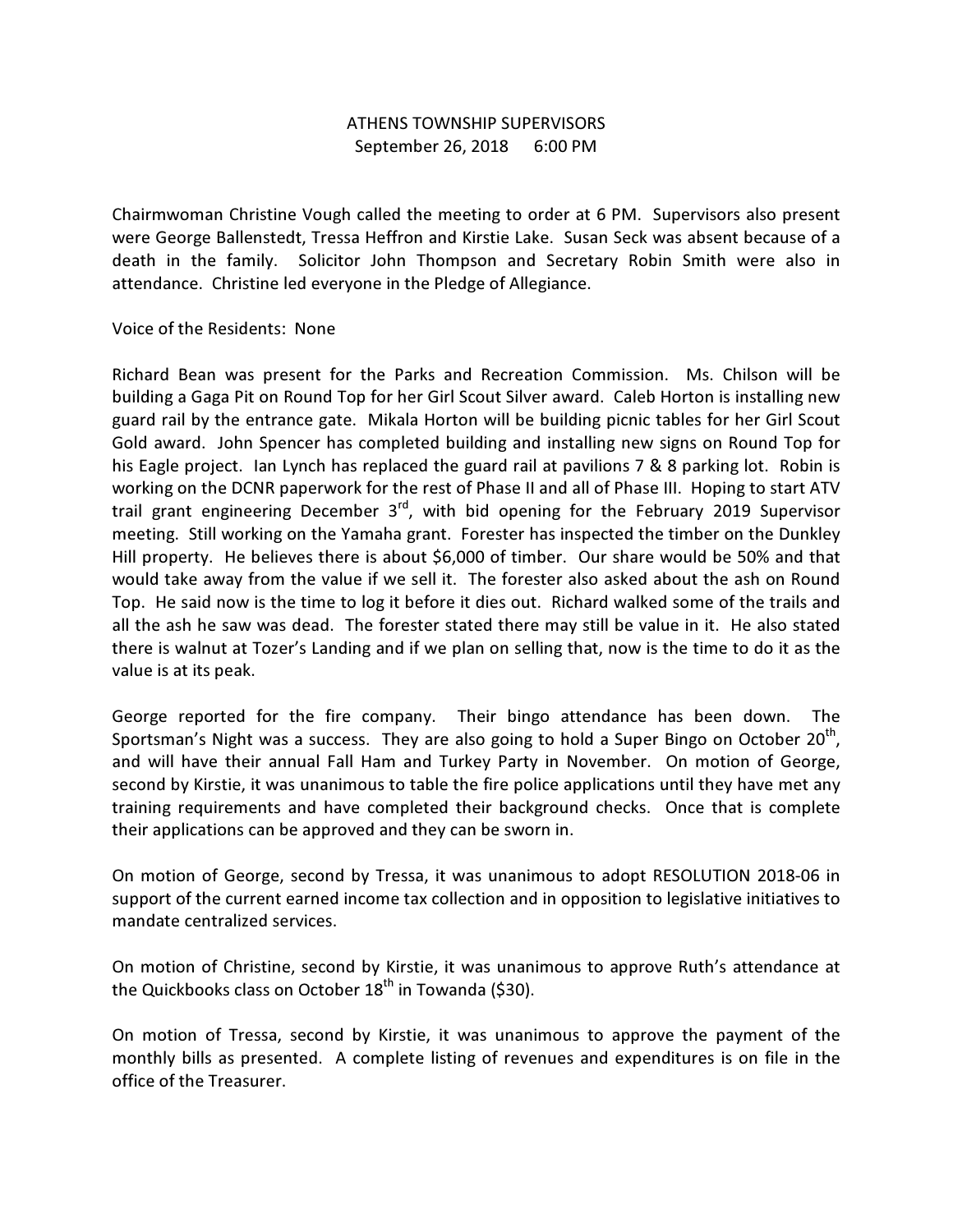Page Two Athens Township Supervisors September 26, 2018

Scot Saggiomo presented the Donald/Maureen Wright 2-lot subdivision off Reagan Road. All deficiencies have been met. On motion of Tressa, second by George, it was unanimous to grant preliminary and final plan approval to this subdivision, and to execute the sewage module.

Next was the Richard/Rita Morgan 2-lot subdivision on Murray Creek Road. There were no deficiencies. On motion of George, second by Tressa, it was unanimous to grant preliminary and final plan approval to this subdivision, and to execute the sewage module.

Last was the Hunt Engineering proposal for consulting to update both our zoning ordinance (\$9,500 plus disbursements capped at \$600) and our subdivision and land development ordinance (\$8,600 plus disbursements capped at \$600). John said everything is in order. On motion of Kirstie, second by Christine, it was unanimous to accept both proposals.

Discussion was held on the possibility of implementing a Local Services Tax (LST) and/or a Fire Tax. John Thompson had contacted our EIT collector, Berkheimer, to get an estimate of how much revenue these taxes would bring in. He was told the LST tax would bring in between  $$94,000$  - \$99,000 in the first year (would only be  $\frac{3}{4}$  of the year) and between \$125,000 -\$132,000 the following year. The Fire Tax would bring in approximately \$120,000. The LST tax would be only on people who work in the Township.

Danny Stark of Clinton Street asked how you can put a Fire Tax on people on Social Security who get no raise at all? Christine said we are trying to come up with funds so we don't depend on Act 13 Funds, which are less and less each year. Danny addressed George directly and said, 'You weren't elected in that chair to punish seniors'. George replied that we were elected to represent all residents. He said the fire company is a challenge to fund. Christine said \$200- \$400,000 of Act 13 funds were used to pass the budget. We have nowhere to come up with the money, except raising taxes across the board. Danny said when they first moved here Athens Borough was our fire company. It's too bad we went to our own company. What about consolidating? Christine told Dan we certainly appreciate his service. Danny said he is really upset. George said we went to a new health plan that saved funds. He added "you all who work here want raises, too." He suggested maybe defer the Fire Tax until next year.

Coy Gobble from the Daily Review asked if we are looking at any other types of taxes. George said we are the only fire company with a tower. The fire company is going to Masco for false alarms all the time. They need to start paying. He doesn't know if Walmart pays or not. On motion of George, second by Kirstie, it was unanimous to direct John Thompson to take whatever actions as may be necessary to implement the LST to include advertising compliance and provision to DCED for intention to pass.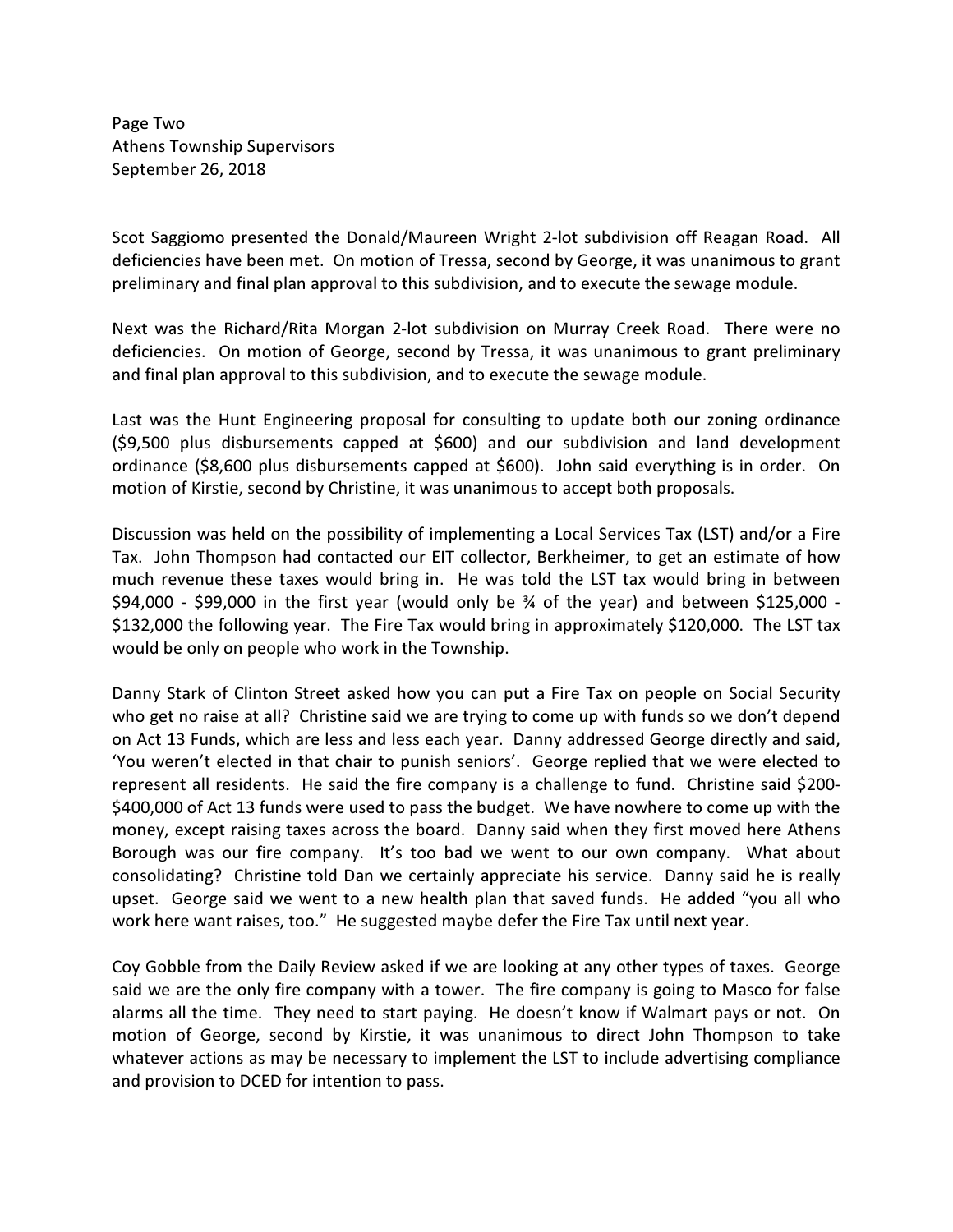Page Three Athens Township Supervisors September 26, 2018

George said the township gives \$96,000 to the fire company every year. The fire company is concerned about losing funds in their donation drive if a fire tax is implemented. Christine asked if the board wants to further discuss the fire tax. Robin reminded the Board that the salaries alone for the 3 part-time officers they just hired is over 1 mill of tax revenue. Christine asked if we can raise taxes 3 mills plus a fire tax? John Thompson will have to check to see what our limits are. Discussion continued. Tressa said people are okay with a fire tax because because they feel the fire company will come if their house is on fire. She would like to see more of a solution between the 4 Valley fire companies – including looking at consolidation. She said state aid for regional departments would bring in more money from the state. Kirstie said the part of the fire tax she doesn't like is that it is limited to fire. Christine said the LST tax will only pay for a portion of our 3 part-time officers' salaries. On motion of Christine, second by Tressa, it was unanimous to table the fire tax at this time. George said Fire Chief Bryan Farr was worried about the optics of a fire tax.

George asked Gary Nittinger why he was here and if he wanted to speak. Gary said he thought our meetings were at 7 PM, but he was here about the water issue. He purchased property behind Masco – 28 Merrick Lane. It's mostly swamp and wetlands in that area. He has been there since 2008, but didn't own the woods until later. Some of the drainage was improved when King Road went in, but his pond is at the point where the sediment has built up and now the water runs across Wilawana Road into the yards there. Gary would be willing to try to help out with this water situation by digging out the pond so it will hold more water. He asked the Board how he would go about that? Robin told him that she would get him the contact information for Bradford County Conservation District and they should be able to walk him through the process. Gary gave his phone number and Robin will contact him tomorrow.

 John Thompson did not have the draft of the Purchasing and Credit Card Policy with him so he will send it to the Board via email for review.

On motion of Christine, second by Kirstie, it was unanimous to appoint Earl Carney to the Athens Township Authority to fill the vacancy created by the resignation of Jason Rogers, for a term to expire December 31, 2020.

On motion of Tressa, second by George, it was unanimous to reappoint Jason Rogers to the Planning Commission for a term to expire October 30, 2022.

The next budget workshop was set for October 15<sup>th</sup> at 5 PM.

On motion of Tressa, second by Kirstie, it was unanimous to cast our vote for Shirl Barnhart and Lester Houck to fill the 2 open positions for PSATS Trustee.